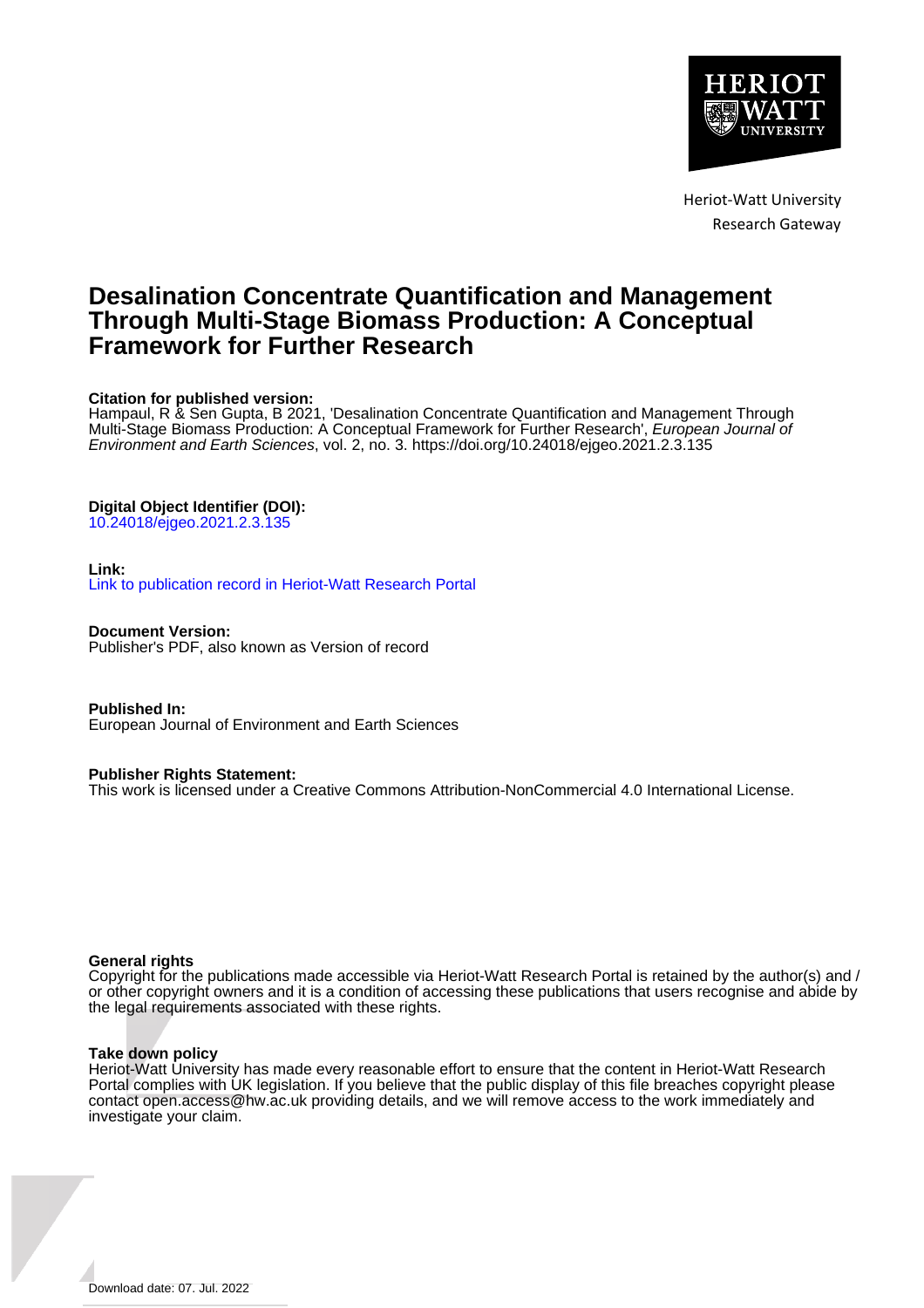# Desalination Concentrate Quantification and Management Through Multi-Stage Biomass Production: A Conceptual Framework for Further Research

Rahul Hampaul and Bhaskar Sen Gupta

# *ABSTRACT*

**Global population growth and climate change are adding pressure on conventional water sources to meet the rising demand. Reliance on unconventional water sources utilizing desalination technologies is increasing to ensure water security. A major economic and environmental challenge in the sustainable adoption of desalination is the hypersaline concentrate that is generated as a byproduct. Brine quantification estimation process and disposal strategies along with the associated costs are provided. Brine re-use for biomass production offers a promising solution to help mitigate the environmental and economic challenges related to brine disposal. Soil salinization is a key issue with the land application of brine impacting its sustainability and applicability in the long run. The paper proposes a methodology for multi-stage biomass production using desalination brine. Added advantage of the proposed methodology is the potential to manage soil salinization, adopt sustainable agricultural practices such as crop rotation and enhancing biodiversity through inclusion of marshlands and wetlands as part of the brine disposal strategy. The paper also proposes an experimental setup for lab scale experimentation and identifies research priorities and provides recommendations for further evaluation.**

**Keywords:** Climate adaptation, climate emergency, brine management, halophyte, macroalgae, reject brine.

#### I. INTRODUCTION

According to the United Nations projections the world population in 2050 will grow to 9.8 billion and increase to 11.2 billion in 2100 [1]. Water and food security are the two critical challenges that humanity will face, made worse by the climate emergency. The impacts will be unevenly distributed across the globe making the economically disadvantaged population most vulnerable [2]. Sustainable Developmental Goal number 6 (SDG 6) adopted by all United Nations member aims to ensure availability and sustainable management of water and sanitation for all [3]. Currently according to some estimates 40% of the global population faces severe water scarcity which is expected to rise to 60% by 2025 [4]. Increased water consumption due to rising standard of living, industrial growth and precipitation irregularities due to climate change are further worsening the issue of water scarcity [5], [6]. The water and food security risk can be diversified by tapping into unconventional resources once water conservation and reliance on conventional sources of water have reached their sustainable utilization limits. These factors position desalination on a high growth trajectory as a reliable tool for tapping into utilization of unconventional water. However, high energy consumption and unsustainable brine management are challenges associated with the adaptation of desalination

**Published Online:** May 11, 2021 **ISSN**: 2684-446X

**DOI** :10.24018/ejgeo.2021.2.3.135

#### **Rahul Hampaul\***

Independent Researcher, Nanaimo, British Columbia, Canada. (e-mail: rahulhampaul@gmail.com)

#### **Bhaskar Sen Gupta**

School of Energy, Geoscience, Infrastructure and Society, Heriot-Watt University, Water Academy, United Kingdom.

(e-mail: B.SenGupta@@hw.ac.uk)

*\*Corresponding Author*

technologies. Industry has come a long way in addressing some of these issues by improving energy efficiency and integrating renewable energy [7]. Current paper focuses on brine management by re-use application such as land application and biomass production as a means of enhancing sustainability, minimizing environmental damage and help diversify food security issues. According to some estimates in order to meet the food security needs of population growth of up to 9.7 billion in the next three decades the food production needs to increase by up to 70% by 2050 [8]. The situation becomes more dire with the realization that some of the most agriculturally productive areas will suffer from soil salinization and flooding due to the impact of the climate emergency [9], [10]. An attempt is made in this paper to identify synergies that exist between sustainable brine management through land application and potential for biomass production that can be of economic value such as fodder or for human consumption. Methodology for the estimation of brine production by various desalination technologies is provided. A summary of the desalination brine disposal methods and associated costs is included. A novel approach of brine management with multi-stage biomass production is proposed which could potentially help in managing soil salinity, facilitate adoption of sustainable cultivation practices such as vegetation rotation and enhance biodiversity in the disposal area. An experimental set up for further research and experimentation to bridge data gaps of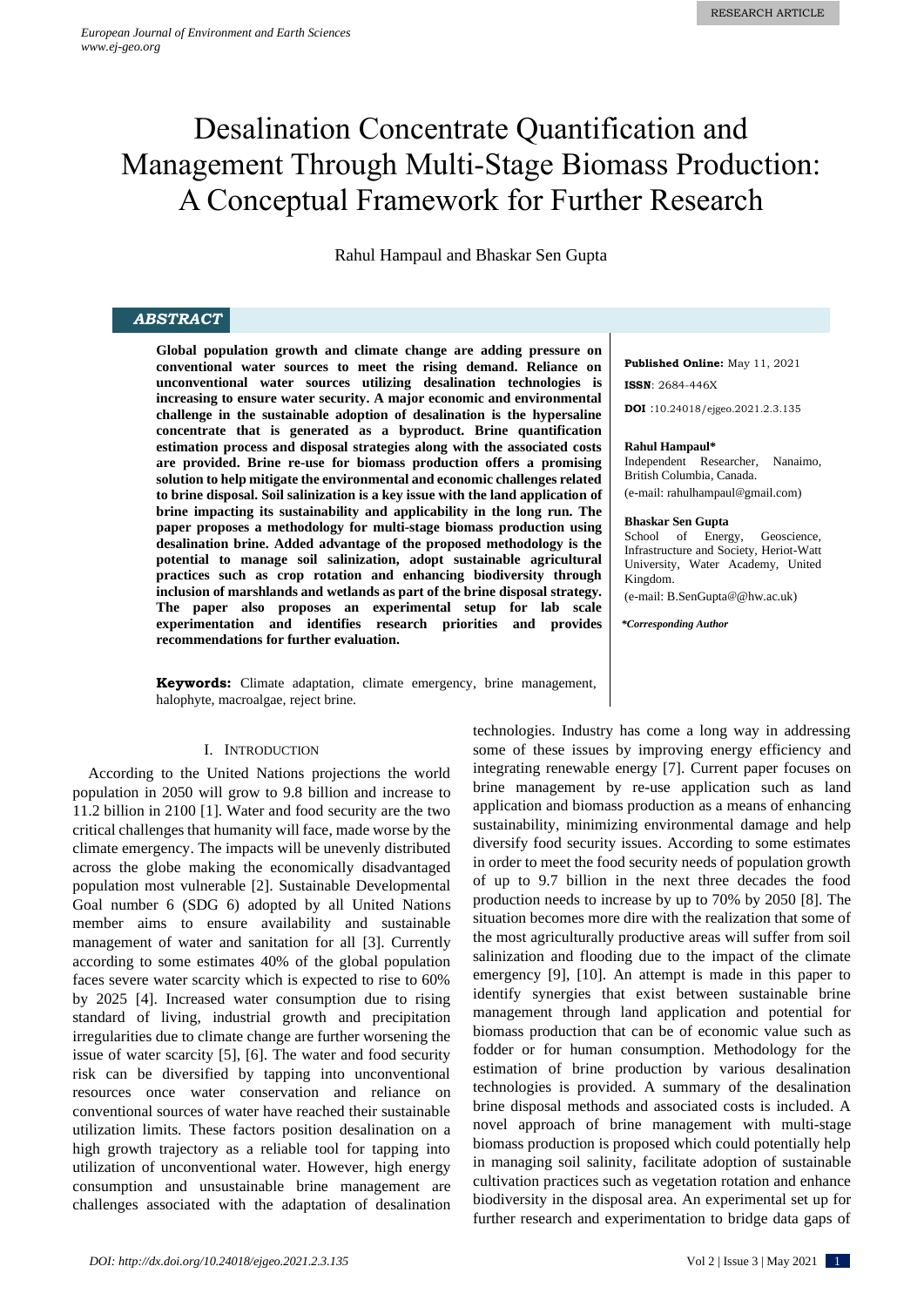the proposed approach is recommended.

#### II. REJECT BRINE GENERATION

Desalination process separates feedwater into two streamsproduct water and waste stream also known as reject brine or concentrate. Fig. 1 shows the waste streams generated during desalination process using reverse osmosis [11].



Feed water recovery from a desalination process is determined by calculating recovery ratio (R) using following formula [12].

$$
R = \frac{Q_P}{Q_F} = \frac{Q_P}{Q_C + Q_F} \tag{1}
$$

where  $Q_p$  is the product flow rate,  $Q_f$  is the feed flow and  $Q_c$ is the concentrate flow rate. The recovery ratio will vary based on desalination technology implemented and its operational philosophy. For example, the recovery ratio for the desalination plant utilizing reverse osmosis could vary based on the type of filtration membrane utilized, number of membrane elements in each vessel, pre-treatment and stages per permeate pass [11].

Strength of the concentrate is determined by total dissolved solids (TDS) and conductivity. Once the recovery rate is known using equation (1), a theoretical TDS concentration of the brine can be calculate using following equation:

$$
TDS_{concentrate} = TDS_{feed} \left(\frac{1}{1-R}\right) - \frac{R \times TDS_{permeate}}{100 (1-R)} \tag{2}
$$

As the value of  $TDS_{\text{permeate}}$  is very low, it can be approximated as zero and (2) can be converted to (3):

$$
TDS_{concentrate} = TDS_{feed} \left(\frac{1}{1 - R}\right) \tag{3}
$$

From (3) concentration factor (CF) is derived as per (4):

$$
CF = \frac{TDS_{concentrate}}{TDS_{feed}} = \left(\frac{1}{1-R}\right)
$$
 (4)

Calculated theoretical recovery ratios (RR) and concentration factors (CF) for six different desalination technology types treating six different types of feedwater seawater (SW), brackish water (BW), river (RW), pure water (PW), brine (BR) and wastewater (WW) is presented in Table I. Once the concentration factor is known a theoretical TDS

concentration of brine can be calculated. Table II provides calculated TDS range of brine produced by treatment of brackish water with a TDS range of 3000–20,000 mg/l [6].

| TABLE I: THEORETICAL RECOVERY RATIOS (RR) AND CONCENTRATION |
|-------------------------------------------------------------|
| FACTOR (CF) FOR DIFFERENT DESALINATION TECHNOLOGIES AND     |
| <b>FEEDWATER COMBINATION [6]</b>                            |

|                              |           | Feedwater Type |       |       |       |      |       |
|------------------------------|-----------|----------------|-------|-------|-------|------|-------|
|                              | Type      | SW <sub></sub> | BW    | RW    | PW    | ΒR   | WW    |
| Reverse                      | <b>RR</b> | 0.42           | 0.65  | 0.81  | 0.86  | 0.19 | 0.65  |
| Osmosis (RO)                 | CF        | 1.72           | 2.86  | 5.26  | 7.14  | 1.23 | 2.86  |
| Multi Stage                  | <b>RR</b> | 0.22           | 0.33  |       | 0.35  | 0.09 | 0.33  |
| Flash (MSF)                  | CF        | 1.28           | 1.49  | 1.00  | 1.54  | 1.10 | 1.49  |
| <b>Multiple Effect</b>       | $_{RR}$   | 0.25           | 0.34  | 0.35  |       | 0.12 | 0.34  |
| <b>Desalination</b><br>(MED) | CF        | 1.33           | 1.52  | 1.54  | 1.00  | 1.14 | 1.52  |
| Nano Filtration              | <b>RR</b> | 0.69           | 0.83  | 0.86  | 0.89  |      | 0.83  |
| (NF)                         | CF        | 3.23           | 5.88  | 7.14  | 9.09  | 1.00 | 5.88  |
| Electrodialysis              | <b>RR</b> | 0.86           | 0.90  | 0.90  | 0.90  | 0.85 | 0.90  |
| (ED)                         | CF        | 7.14           | 10.00 | 10.00 | 10.00 | 6.67 | 10.00 |
| Electrodeioni-               | <b>RR</b> | 0.9            | 0.97  | 0.97  | 0.97  |      | 0.97  |
| zation (EDI)                 | CF        | 10             | 33.33 | 33.33 | 33.33 | 1.00 | 33.33 |

TABLE II: CALCULATED CONCENTRATION OF THE CONCENTRATE FOR

| DIFFERENT DESALINATION TECHNOLOGIES APPLIED TO BRACKISH WATER |                  |        |       |                      |        |  |
|---------------------------------------------------------------|------------------|--------|-------|----------------------|--------|--|
| Desalination<br>Type                                          | Feedwater (mg/l) |        |       | Concentrate $(mg/l)$ |        |  |
|                                                               | Lower            | Upper  | СF    | Lower                | Upper  |  |
|                                                               | Limit            | Limit  |       | Limit                | Limit  |  |
| RO                                                            |                  |        | 2.86  | 8580                 | 57200  |  |
| <b>MSF</b>                                                    |                  |        | 1.49  | 4470                 | 29800  |  |
| <b>MED</b>                                                    | 3000             | 20,000 | 1.52  | 4560                 | 30400  |  |
| NF                                                            |                  |        | 5.88  | 17640                | 117600 |  |
| <b>ED</b>                                                     |                  |        | 10    | 30000                | 200000 |  |
| <b>EDI</b>                                                    |                  |        | 33.33 | 99990                | 666600 |  |

TABLE III: GLOBAL BRINE PRODUCTION AND CATEGORIZATION BY GEOGRAPHICAL AREA, INCOME LEVEL AND SECTOR USE [6]

| Criterion                     | <b>Brine Production</b><br>(Million $m^3$ /day) | Percentage (%) |  |  |  |
|-------------------------------|-------------------------------------------------|----------------|--|--|--|
| Global                        | 141.5                                           | 100            |  |  |  |
|                               | Geographical region                             |                |  |  |  |
| Middle East & North Africa    | 99.4                                            | 70.3           |  |  |  |
| East Asia & Pacific           | 14.9                                            | 10.5           |  |  |  |
| North America                 | 5.6                                             | 3.9            |  |  |  |
| Western Europe                | 8.4                                             | 5.9            |  |  |  |
| Latin America & Caribbean     | 5.6                                             | 3.9            |  |  |  |
| Southern Asia                 | 3.7                                             | 2.6            |  |  |  |
| Eastern Europe & Central Asia | 2.5                                             | 1.8            |  |  |  |
| Sub-Saharan Africa            | 1.5                                             | 1              |  |  |  |
|                               | <b>Income Level</b>                             |                |  |  |  |
| High                          | 110.2                                           | 77.9           |  |  |  |
| Upper middle                  | 20.7                                            | 14.6           |  |  |  |
| Lower middle                  | 10.5                                            | 7.4            |  |  |  |
| Low                           | 0.03                                            | $\Omega$       |  |  |  |
| Sector Use                    |                                                 |                |  |  |  |
| Municipal                     | 106.5                                           | 75.2           |  |  |  |
| Industry                      | 27.4                                            | 19.3           |  |  |  |
| <b>Power Stations</b>         | 5.8                                             | 4.1            |  |  |  |
| Irrigation                    | 1.1                                             | 0.8            |  |  |  |
| Military                      | 0.5                                             | 0.3            |  |  |  |
| Other                         | 0.3                                             | 0.2            |  |  |  |

Current global brine production stands at  $141.5 \text{ m}^3/\text{day}$ totalling  $51.7$  billion m<sup>3</sup>/year. Table III categorizes brine production based on the geographical region, income level and sector use [6]. 80% of the total brine production is concentrated in middle east and north Africa (MENA), Asia and Pacific. This is not surprising as many of the countries in these areas experience localized or seasonal water scarcity, a situation made worse with climate emergency [13]. According to some estimates the global water withdrawals have doubled since the 1660's and there are no signs of slowing these trends. Taking into account that the world population in 2050 will grow to 9.8 billion and 11.2 billion in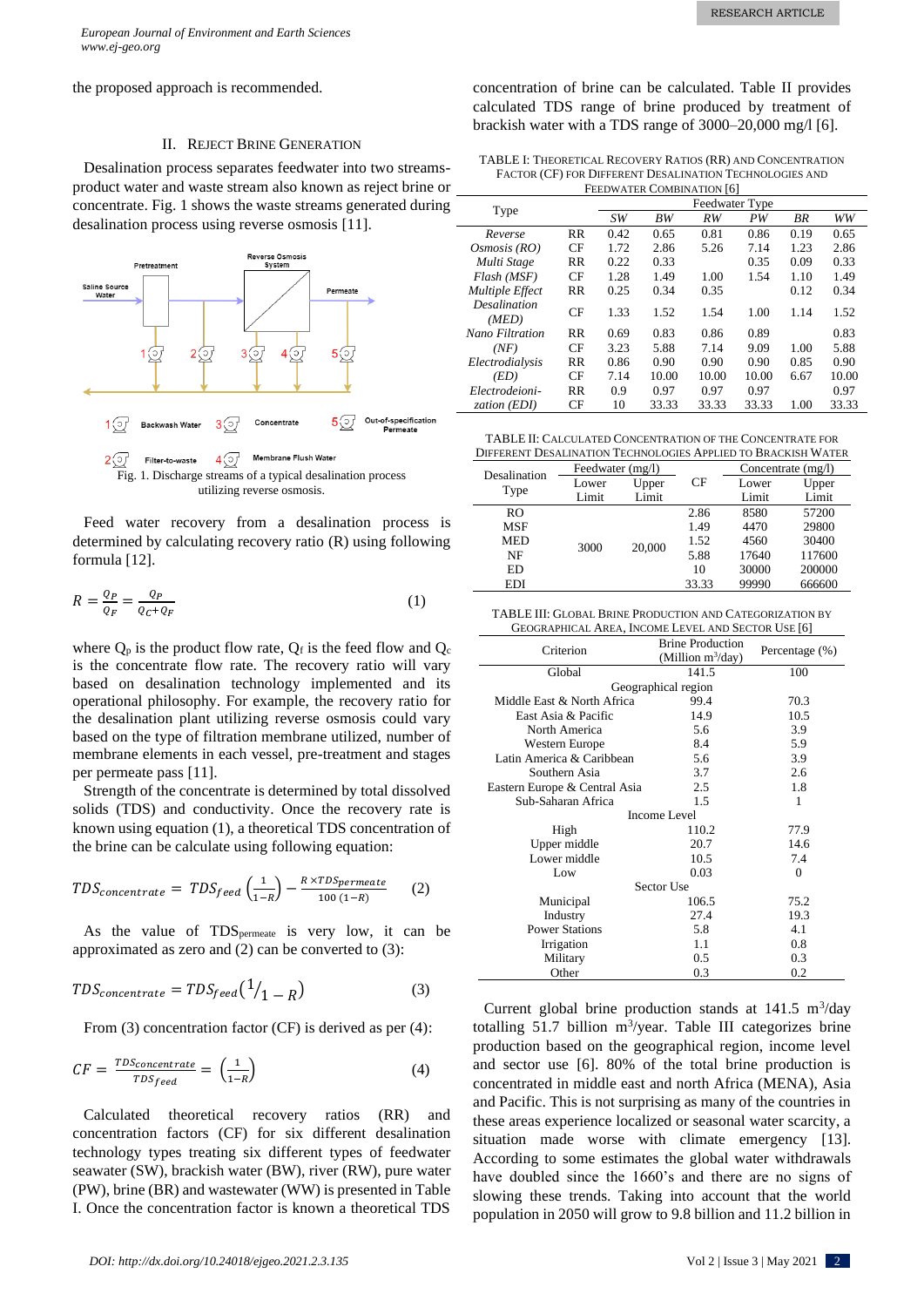2100 [1] desalination will be an essential tool for ensuring water security for the future and innovation in brine management is critical to reduce its environmental impact and ensure economic sustainability [14].

# III. REJECT BRINE DISPOSAL STRATEGIES

Effective brine management strategy takes into consideration the volume of the concentrate or brine, its chemical composition, geographical location, proximity to the disposal site or receiving area, applicable environmental regulations, capital, and operational costs. Concentrate disposal costs for high complexity desalination facilities can range from 2.5% to 2.7% of the total capital costs [15]. Table IV provides construction costs for different concentrate disposal strategies. Broadly the brine management strategies can be divided into three categories: brine minimization, direct disposal, and reuse applications.

TABLE IV: CONSTRUCTION COSTS FOR DIFFERENT CONCENTRATE DISPOSAL STRATEGIES [15]

| <b>DISLOSAL STRATLOILS   I.S.</b>                              |                                                      |
|----------------------------------------------------------------|------------------------------------------------------|
| Concentrate Disposal Method                                    | Disposal<br>Construction<br>Cost<br>$(US\$/m3/day)*$ |
| New surface water discharge (new outfall with<br>diffusers)    | 40-800                                               |
| Collocation of desalination plant and power<br>plant discharge | $20-40$                                              |
| Co-disposal with wastewater treatment plant<br>discharge       | $30-160$                                             |
| Sanitary Sewer discharge                                       | $10-120$                                             |
| Deep/beach well injection                                      | 210-650                                              |
| <b>Evaporation ponds</b>                                       | 320-4650                                             |
| Spray Irrigation                                               | 210-1110                                             |
| Zero liquid discharge                                          | 1600-5200                                            |
| *- All costs presented are in year 2018                        |                                                      |

Discharge strategies employed by selected desalinations facilities around the globe are listed in Table V. All the desalination plants listed in Table V are located near an open surface water body such as ocean and utilize surface water discharge to dispose reject brine. The desalination facilities located inland which do not have access to surface water body must rely on disposal options such as deep well injection, evaporation ponds or zero liquid discharge, which can be cost prohibitive as per Table IV. In such situations concentrate reuse applications such as biomass production through land application provide an opportunity for value added concentrate management, off-setting the operational costs.

Seawater Energy and Agricultural System (SEAS) is a demonstration project led by Sustainable Bioenergy Research Consortium (SBRC) based in United Arab Emirates (UAE). The main focus of this initiative is to lay the foundation for long term production of saltwater irrigated biomass in arid land for sustainable biofuel production. The project is designed to study the commercial viability of salt tolerant plant species also called halophyte derived jet fuel and bioenergy. Table 6 provides SBRC's projected aviation fuel production estimates from 2019-2032 utilizing the halophyte species Salicornia. Fig. 2 shows the general layout of the SEAS project. While the SEAS system focuses on monocropping other projects have evaluated the viability of using high conductivity effluent and saline water to cultivate biomass for fodder and human consumption [17], [18]. Study conducted in Brazil evaluated potential of using reject brine from inland desalination for fish farming, spirulina cultivation and irrigation of forage shrub and crops. The study experimented with various plants and vegetables and classified halophytes as the most convenient option when considering irrigation with desalination reject brine. The study also confirms that with land application of the reject brine progressive soil salinization remains an issue [19].

TABLE V: SELECTED DESALINATION FACILITIES WITH DIRECT DISCHARGE TO THE OCEAN [16], [11]

| <b>Facility Name</b>    | Discharge Strategy                                                               |
|-------------------------|----------------------------------------------------------------------------------|
|                         | At full capacity, the RO plant generated 19 MGD of                               |
|                         | concentrate volume which is twice as saline as the                               |
| Tampa Bay               | surrounding waters in the near shore discharge                                   |
| Seawater                | location. The concentrate is blended with 1.4 billion                            |
| Desalination.           | gallons of cooling water achieving discharge salinity                            |
| Florida                 | which is 1-1.5 percent higher than the water in                                  |
|                         | Tamba Bay. A layout of the treatment plant is                                    |
|                         | provided in Appendix.<br>Desalination outfall extends 300 feet from the shore    |
|                         | and does not have diffusers. Concentrate exits                                   |
| Antigua<br>desalination | through an open pipe directly into the ocean, mixing                             |
| facility,               | facilitated by kinetic energy and tidal movements.                               |
| Caribbean               | Salinity within 3 ft of the discharge point was                                  |
|                         | recorded to be 45,000 50,000 ppm.                                                |
| <b>Gold Coast</b>       | Concentrate of concentration 67,000 ppm released                                 |
| Desalination            | into the ocean through a multiple diffuser system.                               |
| Plant. Australia        |                                                                                  |
| Perth Seawater          | Diffuser based outfall, 500 m off shore, has 40 ports                            |
| Desalination            | along the final 200 m at approx. 0.5 m from seabed                               |
| Plant, Australia        | surface angled at 60 degrees. Design mixing ratio of<br>the diffuser system 45:1 |
|                         | Located in turbulent tidally-influenced area exposed                             |
| Alicante 1              | to intense naturally occurring mixing, this allows for                           |
| Desalination            | a low mixing ration of 1.5 to 5 without measurable                               |
| Facility, Spain         | environmental impact.                                                            |
| Javea                   | Discharge into an open channel, the concentrate in                               |
| Desalination            | the channel is diluted from 69ppt to 44 ppt in a 4:1                             |
| facility, Spain         | mixing ratio.                                                                    |
| San Pedro del           |                                                                                  |
| Pintar                  | Discharge through a diffuser approx. 5 km offshore                               |
| Desalination            | and 38 m deep.                                                                   |
| Facility, Spain         |                                                                                  |

TABLE VI: PROJECTED BIOFUEL PRODUCTION FROM SEAS PROJECT [17]

| Year         | Projected Biofuel production  |
|--------------|-------------------------------|
| 2019-2021    | 150-600 L/year                |
| 2022-2026    | 75,000-195,000 L/year         |
| 2027-2031    | 7,600,000-19,600,000 L/year   |
| 2032-Onwards | 75,700,000-194,500,000 L/year |



Fig. 2. General layout of the SEAS Project.

IV. NOVEL APPROACH FOR BIOMASS PRODUCTION Fig. 3 presents a novel conceptual layout for concentrate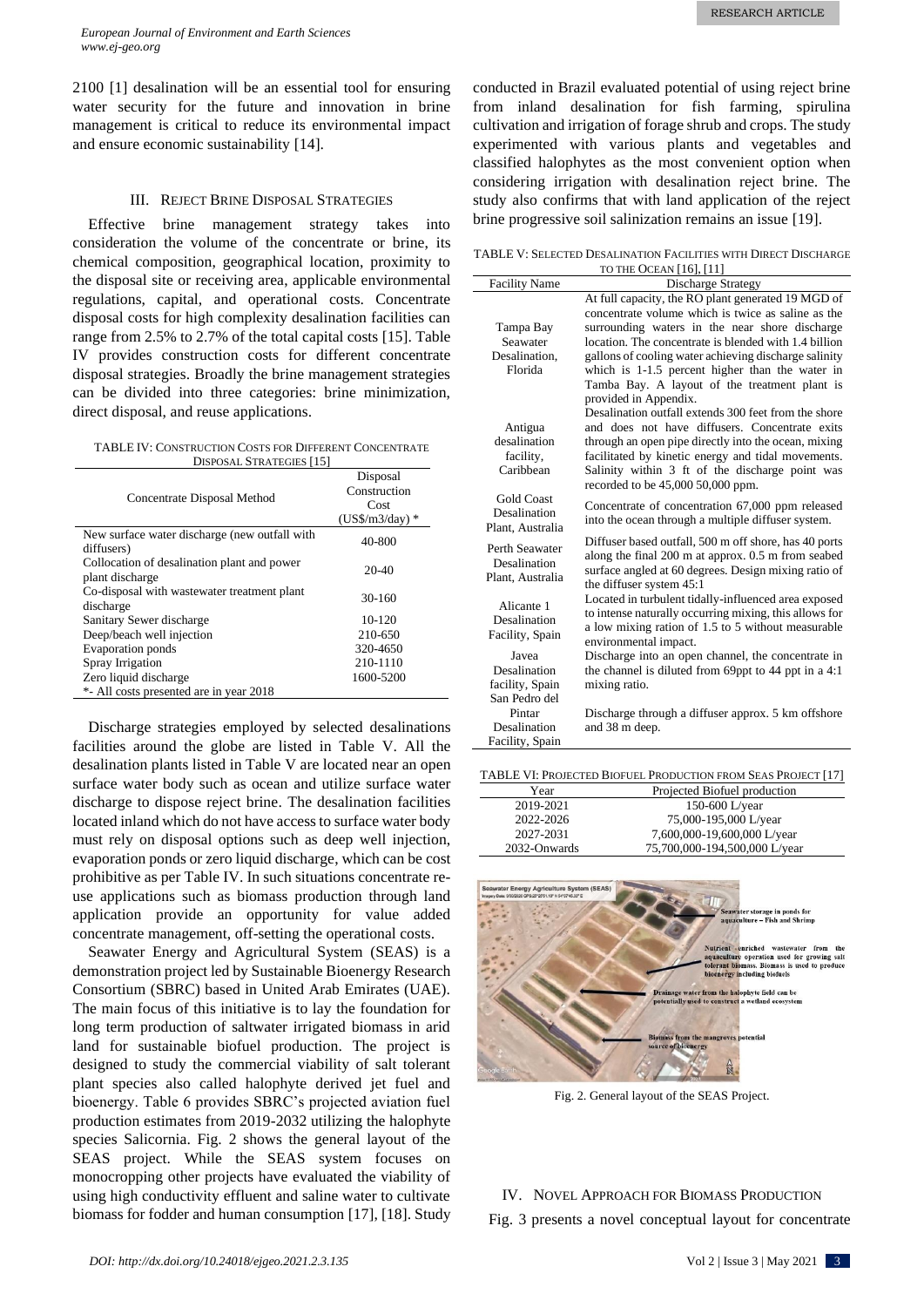*European Journal of Environment and Earth Sciences www.ej-geo.org*

disposal utilizing integrated advanced agricultural techniques for multi-stage biomass production utilizing saline agriculture and aquaculture for micro and macroalgae. Cultivation with non-traditional irrigation water sources are being tested for different applications such as biofuel production, resilient agriculture and climate change adaptation [18], [19]. The layout is divided into three distinct zones or cells. Cell A provides storage for the effluent from the desalination treatment process. Depending on the type of desalination technology the waste stream in Cell A will include process concentrate, backwashing waste stream, clean in place waste stream, filter to waste stream etc. The cell will act as an equalization basin so that a consistent flow is achieved for the subsequent cells. Fig. 4 (a) and (b) provides a detailed set up of the subsequent stage Cell B which consists of tiered cells B1, B2 and B3 for the cultivation of salt tolerant or halophyte plant species. Irrigation water will be extracted from Cell A and can be applied either in series of parallel configuration as shown in Fig. 4 (a) and 4 (b). In series configuration the soil salinity and electrical conductivity of irrigation water increases linearly in subsequent cells which means that each successive cell is planted with halophyte species capable of tolerating and growing in elevated saline conditions.



Fig. 3. Inland conceptual model for brine application for biomass production.



Fig. 4 (a). Cell B vegetation cultivation in series irrigation configuration.



Fig. 4 (b). Cell B vegetation cultivation in parallel irrigation configuration.

Alternatively in parallel configuration all three cells are irrigated water with the same level of salinity. This allows for the soil salinity to remain consistent across all cells. Cell C is the last stage and can be configured for inland or onshore application as shown in Fig. 5 (a) and 5 (b). The saline and nutrient enhanced drainage water from Cell B1, B2 and B3 is transferred to Cell C. Fig. 5 (a) shows an onshore application which works in sync with the tidal fluctuations resulting in dilution of the effluent. Cell C can be utilized for the cultivation of macroalgae species. To ensure proper attenuation into the environment a wetland ecosystem can be design as shown in the detailed view of Fig. 5 (a). Inland configuration as shown in Fig. 5 (b) is similar to other integrated agricultural systems [19] and provides flexibility of utilizing disposal strategies such as evaporation ponds and deep well injection depending on local conditions and land availability. Under the right climate conditions, it may be possible to design Cell C as a solar pond for energy generation and offset some of the operational costs. Cell A as shown in Fig. 5 (b) can be used for macroalgae cultivation as another source of biomass.



Fig. 5 (a). Detailed Cell C configuration for onshore application.



Fig. 5 (b). Cell C configuration for inland application.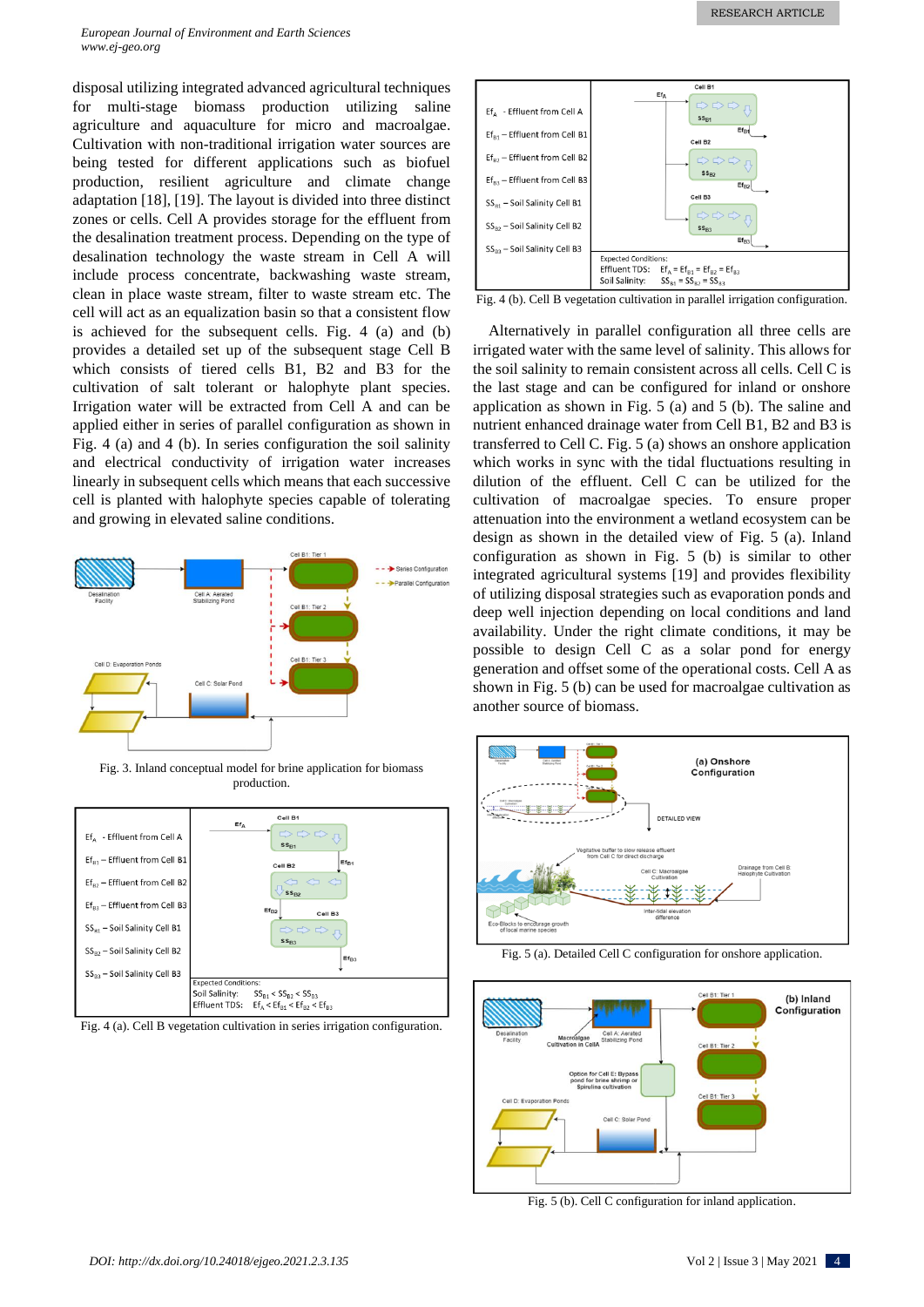#### V. DISCUSSION

Desalination is being increasingly adopted to meet the rising consumer water demand and to hedge against climate change impacted such as droughts and irregular precipitation patterns [14]. As discussed in previous sections that the quality and quantity of the brine generated through the desalination process will largely depend on the type of desalination technology utilized. The disposal options available are limited by geographical location, local conditions and vary in cost as per Table 4. Spray irrigation and zero liquid discharge can offset the cost by producing economic valuable commodities as a byproduct. In terms of biomass production spray irrigation holds the most value. However, soil salinization is a long-term side effect which will limit its effectiveness over time and the high environmental cost incurred could offset any savings achieved through its application. In order to be sustainable biomass production using reject brine will need to adopt techniques such as crop rotation, maintaining soil health and enhancing biodiversity in the cultivation area [20]. As an emerging field biomass production using concentrate management has focused on monocropping [17], [19], [21]. However concerted effort needs to be made in order to further the research so that the sustainable farming practices can be incorporated. The novel approach proposed in this paper tries to mitigate existing constraints by proposing an enhanced operational strategy for concentrate management by leveraging local ecosystem components such salt tolerant plant species or halophytes. In addition, this approach takes multifaceted approach for multi-stage biomass production by combining agriculture, aquaculture and enriching local ecosystem by potential development of salt marshes and wetland. A pilot scale application can help evaluate the plant success rate for commercial bioprospecting and their ecological value for land restoration in areas impacted by sea level rise and salt water intrusion [22], [23].

The proposed reject brine re-use approach in this paper builds on the work by other researchers on value added concentrate management and enhances it by providing design flexibility to suite local conditions. For onshore applications naturally occurring salt tolerant species of plants with high economic value is recommended for biomass production. Inland application offers more flexibility in plant selection as the local climate conditions are the main determining factor. Cultivation of micro and macroalgae offer another opportunity for producing biomass of economic value in the form of biofuel, food, fertilizer and pharmaceutical applications [24], [25]. A variable irrigation protocol is proposed through the tired cells to facilitate the growth of different plant species capable of handling variable water and soil salinities. Two modes of operation are proposed series irrigation configuration linearly increasing soil salinity and parallel irrigation keeping the soil salinity normalized.

When the cells are operated in a series configuration as shown in Fig. 4 (a) it facilitates the growth of variety of salt tolerant plant species. When operated in parallel configuration the irrigation water quality is normalized over all cells which could help maintain soil salinization at a constant level. Series configuration will support different plant species capable for handling progressively higher soil salinities and the parallel configuration can be utilized for monocropping applications. Further experimentation is required to fully assess the design constraints for a pilot or full-scale application. Fig. 6 shows a lab scale experimental set up consisting of a concentrate storage tank, dosing pump, tiered halophyte cultivation pod, microalgae or macroalgae cultivation tank, compressor for aeration and recirculation line. The piping is configured to accommodate both parallel and series dosing protocols.

The halophyte cultivation pods are sloped so that the drainage water from irrigation can be transferred to the subsequent pods utilizing gravity flow. Sampling ports will be needed on the supply and drainage lines so that the water samples could be collected for analysis. A sampling port will also be needed on the macroalgae tank to monitor algae growth and take sample for water quality analysis. Following are recommended evaluation and research priorities for future work:

- Detailed assessment of the chemical composition of the desalination concentrate to determine its applicability for re-use applications.
- Determine the effluent characteristics from each stage of the multi-stage biomass production unit Fig. 6 for an in depth understanding of the water quality treatment level achieved of the effluent at each step.
- Sustainable application rates for irrigation water for each of the halophyte cultivation cells to minimize long term salinity accumulation of soil.



experimentation.

- Classify halophyte species according to salinity tolerance of irrigation water and associated growth to maximize economic output.
- Classify macroalgae species according to salinity tolerance and toxicity absorption from the effluent growth environment.
- Complete a local field survey to locate the economically valuable salt tolerant plant species.
- Evaluate efficient agricultural techniques such as crop rotation to enhance land productivity and manage soil salinity.
- Evaluate intertidal mixing efficiency of the macro algae cultivation pond.